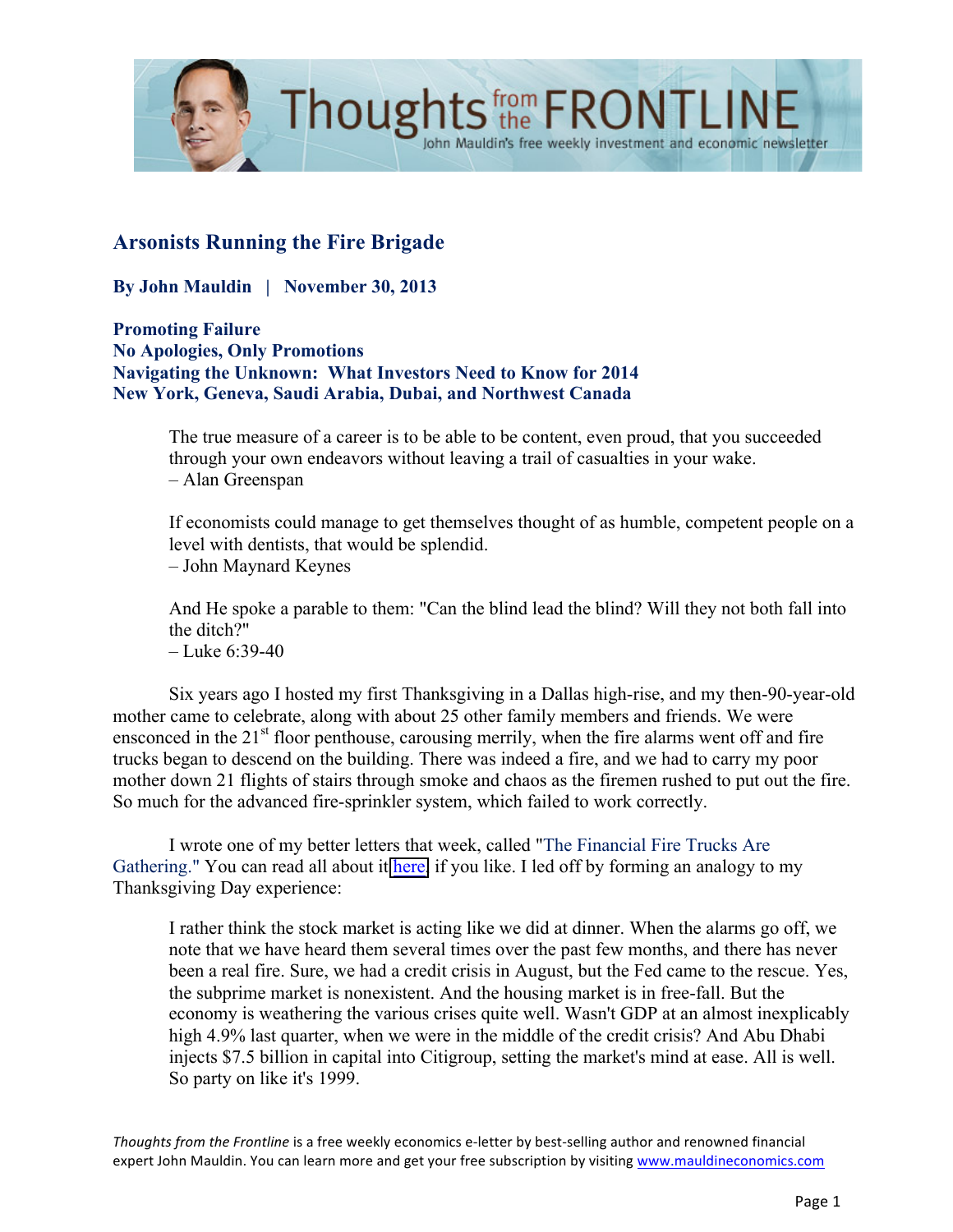However, I think when we look out the window from the lofty market heights, we see a few fire trucks starting to gather, and those sirens are telling us that more are on the way. There is smoke coming from the building. Attention must be paid.

I was wrong when I took the (decidedly contrarian) position that we were in for a mild recession. It turned out to be much worse than even I thought it would be, though I had the direction right. Sadly, it usually turns out that I have been overly optimistic.

This year we again brought my now-96-year-old mother to my new, not-quite-finished high-rise apartment to share Thanksgiving with 60 people; only this time we had to contract with a private ambulance, as she is, sadly, bedridden, although mentally still with us. And I couldn't help pondering, do we now have an economy and a market that must be totally taken care of by an everwatchful central bank, which can no longer move on its own?

I am becoming increasingly exercised that the new direction of the US Federal Reserve, which is shaping up as "extended forward rate guidance" of a zero-interest-rate policy (ZIRP) through 2017, is going to have significant unintended consequences. My London partner, Niels Jensen, reminded me in his November client letter that,

In his masterpiece *The General Theory of Employment, Interest and Money,* John Maynard Keynes referred to what he called the "euthanasia of the rentier". Keynes argued that interest rates should be lowered to the point where it secures full employment (through an increase in investments). At the same time he recognized that such a policy would probably destroy the livelihoods of those who lived off of their investment income, hence the expression. Published in 1936, little did he know that his book referred to the implications of a policy which, three quarters of a century later, would be on everybody's lips. Welcome to QE.

It is this neo-Keynesian fetish that low interest rates can somehow spur consumer spending and increase employment and should thus be promoted even at the expense of savers and retirees that is at the heart of today's central banking policies. The counterproductive fact that savers and retirees have less to spend and therefore less propensity to consume seems to be lost in the equation. It is financial repression of the most serious variety, done in the name of the greater good; and it is hurting those who played by the rules, working and saving all their lives, only to see the goal posts moved as the game nears its end.

Central banks around the world have engineered multiple bubbles over the last few decades, only to protest innocence and ask for further regulatory authority and more freedom to perform untested operations on our economic body without benefit of anesthesia. Their justifications are theoretical in nature, derived from limited-variable models that are supposed to somehow predict the behavior of a massively variable economy. The fact that their models have been stunningly wrong for decades seems to not diminish the vigor with which central bankers attempt to micromanage the economy.

The destruction of future returns of pension funds is evident and will require massive restructuring by both beneficiaries and taxpayers. People who have made retirement plans based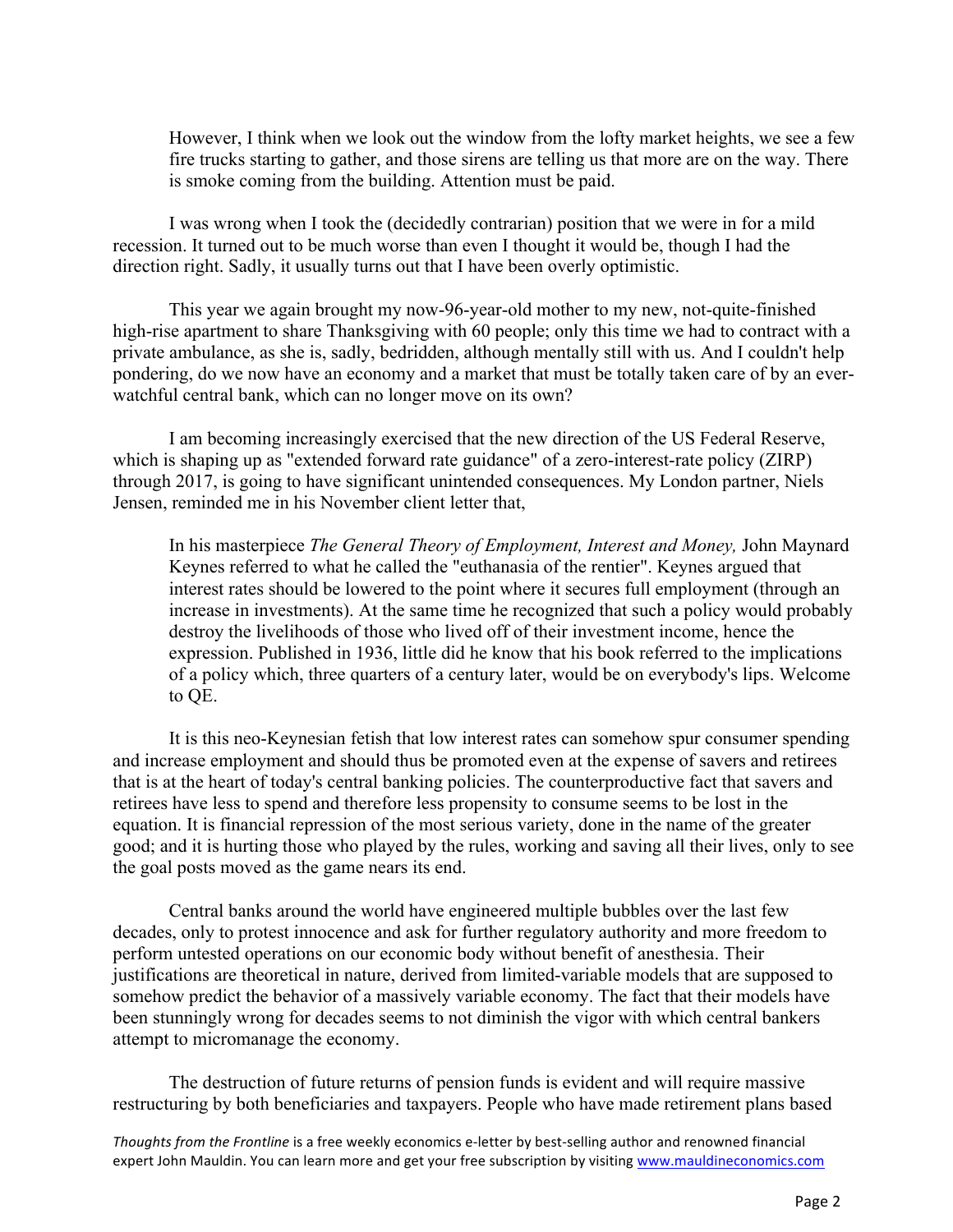on past return assumptions will not be happy. **Does anyone truly understand the implications of making the world's reserve currency a carry-trade currency for an extended period of time?** I can see how this is good for bankers and the financial industry, and any intelligent investor will try to take advantage of it; but dear gods, the distortions in the economic landscape are mindboggling. We can only hope there will be a net benefit, but we have no true way of knowing, and the track records of those in the driver's seats are decidedly discouraging.

For this week's Thanksgiving weekend letter I offer a section from my new book (coauthored with Jonathan Tepper), called *Code Red*. You can see a video interview with Jonathan Tepper and me and buy the book [here,](http://www.mauldineconomics.com/go/vugur-2/OTB) or of course you can go to [Amazon](http://www.amazon.com/Code-Red-Protect-Savings-Coming/dp/1118783727) and read the reviews. And the book is in all the bookstores. Needless to say, it will make an excellent gift for clients, family, and friends.

At the end of the letter I will provide a link to a free webinar I am doing next week with Jonathan Tepper and Lacy Hunt, hosted by Altegris Investments, on the implications of ZIRP and other unconventional policies; but now let's jump into *Code Red.* In this section, we deal with the topic of central banking and its failures and ponder the implications of continuing to give the same people ever more authority and responsibility. This is from Chapter 5, called:

#### **Arsonists Running the Fire Brigade**

In the old days, central banks raised or lowered interest rates if they wanted to tighten or loosen monetary policy. In a Code Red world everything is more difficult. Policies like ZIRP, QE, LSAPs, and currency wars are immensely more complicated. Knowing how much money to print and when to undo Code Red policies will require wisdom and foresight. Putting such policies into practice is easy, almost like squeezing toothpaste. But unwinding them will be like putting the toothpaste back in the tube.

## **Promoting Failure**

We'll admit that we're having too much fun criticizing central bankers, the Colonel Jessups of the Code Red world. But please don't just take our word for it when we tell you that they're clueless. Let's look at what others have written.

In 2009 Congress created the Financial Crisis Inquiry Commission to uncover the causes and consequences of the financial catastrophe that almost brought down the world financial system. They roundly condemned the Federal Reserve:

We conclude this crisis was avoidable. The crisis was the result of human action and inaction…. The prime example is the Federal Reserve's pivotal failure to stem the flow of toxic mortgages, which it could have done by setting prudent mortgage lending standards. The Federal Reserve was the one entity empowered to do so and it did not…. We conclude widespread failures in financial regulation and supervision proved devastating to the stability of the nation's financial markets.

Not surprisingly, public confidence in the Fed has plummeted.

The Federal Reserve performed disastrously before the Great Financial Crisis, but almost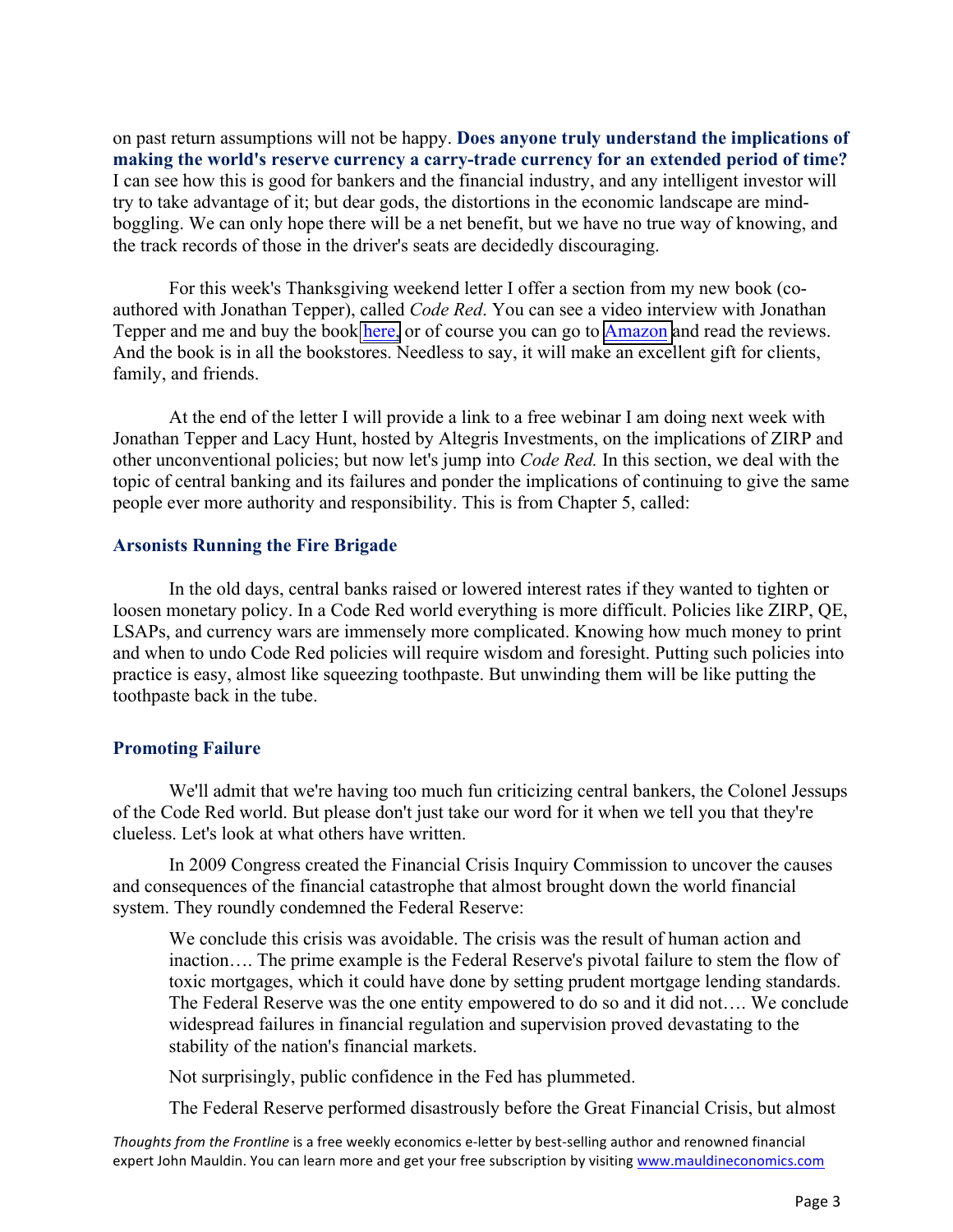all central banks were asleep at the wheel. The record of central banks around the world leading up to the Great Financial Crisis was an unmitigated disaster. All countries that had housing bubbles and large bank failures failed to spot them beforehand. In the case of England, where almost all major banks went bust (some rather spectacularly!) and required either nationalization or fire sales to foreign banks, the Bank of England never saw the crisis coming. Let's look at what *The Economist* has to say about central bank failures:

In 1996 the Bank of England pioneered financial-stability reports (FSRs); over the next decade around 50 central banks and the IMF followed suit. But according to research cited by Howard Davies and David Green in "Banking on the Future: The Fall and Rise of Central Banking," published last year, in 2006 virtually all the reports, including Britain's, assessed financial systems as healthy. In the basic function of identifying emerging threats, "many central banks have been performing poorly," they wrote.

According to published reports, the Bank of England only learned about the bankruptcy of one huge bank after another a few days before the actual public announcement. So much for staying on top of the situation. The regulators were captured by the very institutions they were supposed to regulate, with neither the banks of the regulators understanding the serious nature of the problems they were creating with their actions.

Housing bubbles swelled and burst everywhere: Spain, Ireland, Latvia, Cyprus, and the United Kingdom. Countries that had to recapitalize or nationalize their banks were broadsided by a disaster they did not anticipate, prepare for, or take action to prevent. In the case of Spain, even after the crisis unfolded, the Bank of Spain acted like a pimp for its own banks. It insisted nothing was wrong and proceeded to help its banks sell loads of crap to unsuspecting Spaniards in order to recapitalize the banks. (We apologize for our language, but there is no other word besides *crap* that properly characterizes selling worthless securities to poor pensioners – well, there are, but they are even less suitable for public consumption).

In fairness, central bankers did save the world after the Lehman Brothers bankruptcy. The money printing that the Federal Reserve oversaw after the failure of Lehman Brothers was entirely appropriate to avoid another Great Depression. But giving them credit for that is like praising an arsonist for putting out the fire he started.

Figure 5.3 Ben Bernanke: The hero who saved the world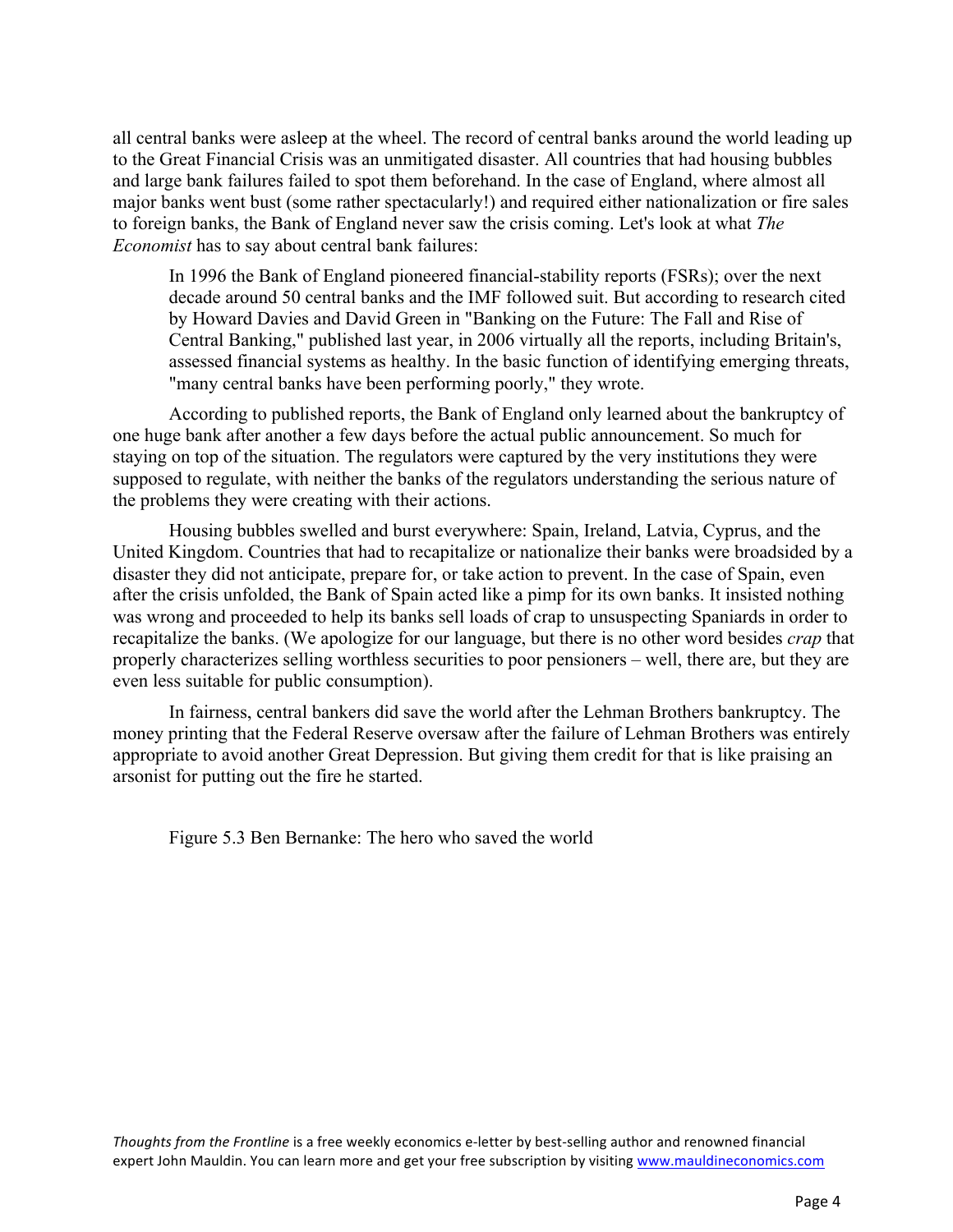

The failure of central banks makes it all the more remarkable that they were given even more responsibility in the wake of crisis. Since 2007 central banks have expanded their remits, either at their own initiative or at governments' behest. They have exceeded the limits of conventional monetary policy by buying massive amounts of long-dated government bonds, mortgage-backed securities, and other assets. They have also taken on more responsibility for the supervision of banks and the stability of financial systems.

The Banking Act of 1933, more popularly known as the Glass-Steagall Act, forced a separation of commercial and investment banks by preventing commercial banks from underwriting securities. Investment banks were prohibited from taking deposits. Until it was repealed in 1999, the Glass-Steagall Act worked brilliantly, helping to prevent a major financial crisis. It was replaced by the Graham-Leach-Bliley Act, which ended regulations that prevented the merger of banks, stock brokerage companies, and insurance companies. The American public's interests were thrown to the wolves of Wall Street, and the Fed and the Clinton administration gave the middle finger to financial stability.

After the Great Financial Crisis, Congress could have simply reinstated Glass-Steagall. The act was only 37 pages long, but it had worked incredibly well. Instead, after an orgy of bank lobbying and Congressional kowtowing to the bankers who had brought the world to the brink of a global depression, Congress passed the Dodd-Frank Act. It is over 2,300 pages long; no one is sure what is in it or what it means; and it has added a dizzyingly complex tangle of regulations and bureaucracy to what should have been a simple, straightforward reform of the financial sector. (The act is so long and complicated that it was nicknamed the "Lawyers' and Consultants' Full Employment Act of 2010.") You will hardly be reassured to learn that the Federal Reserve's powers were expanded through Dodd-Frank.

Please note that it was the same banks and investment firms that lobbied to repeal Glass-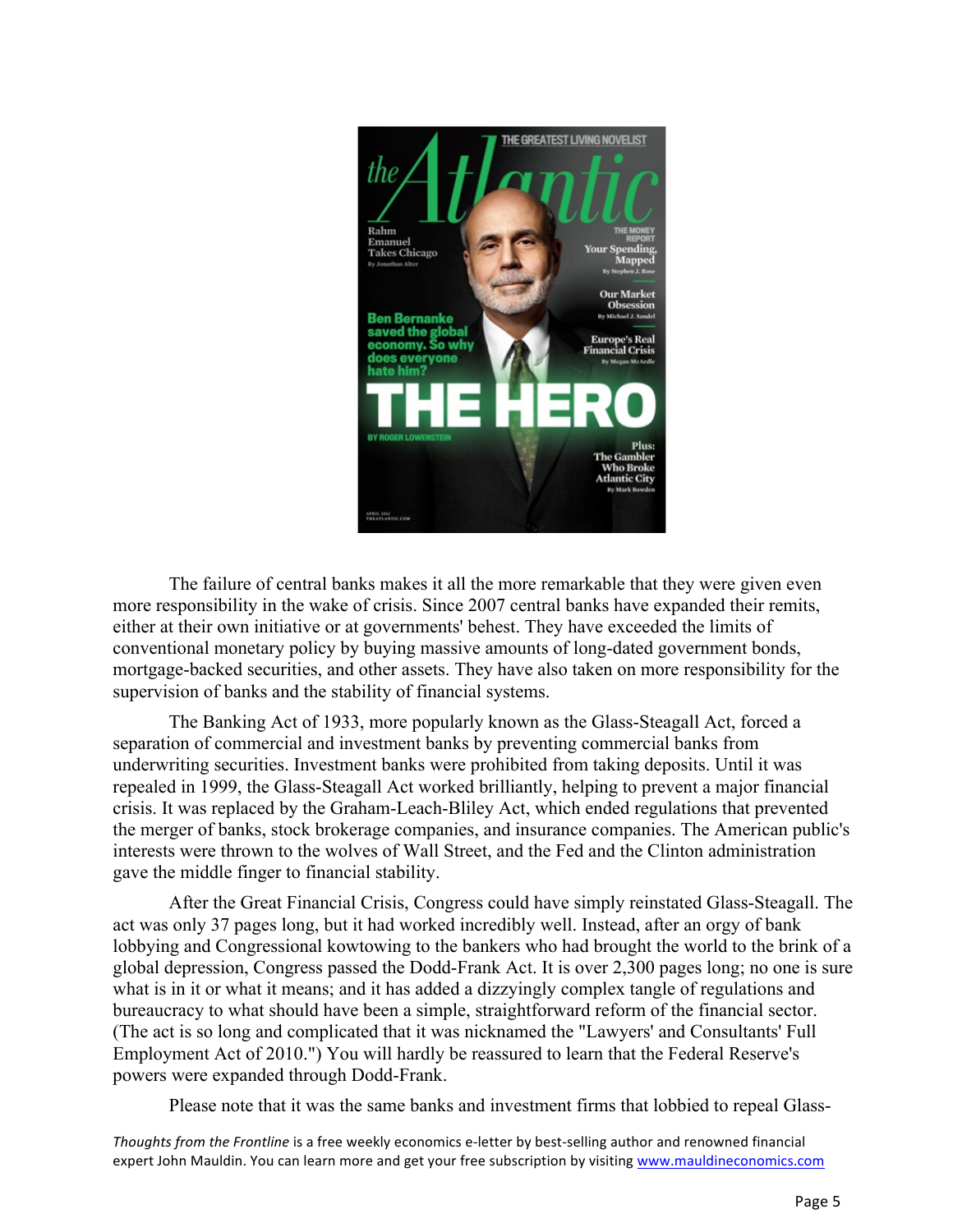Steagall in 1999 that so aggressively and successfully lobbied for the Dodd-Frank Act. While there are some features contained in the plan that are good, the basic problems still remain. Industry insiders were able to assure that business as usual could continue. And to judge from their profits, it has done so remarkably well.

Figure 5.4 Major financial legislation: number of pages



The Fed didn't need more powers. In the years leading up to the Great Financial Crisis, the Fed already had almost all the tools it needed to prevent the subprime debacle. It simply failed to use them. You could call that lapse nonfeasance, dereliction of duty, going AWOL, or anything other than doing their duty. If you don't believe you are capable of recognizing a bubble in advance, then all the additional regulations in the world won't make any difference in preventing a bubble. Dodd-Frank merely gave them more regulations not to enforce. It is the mindset that needs changing, not simply the regulations.

According to the Financial Crisis Inquiry Commission, the Federal Reserve failed to use the tools at its disposal to regulate mortgages or bank holding companies or to prevent the abusive lending practices that contributed to the crisis. The central bank didn't "recognize the cataclysmic danger posed by the housing bubble to the financial system and refused to take timely action to constrain its growth," the report said. It also "failed to meet its statutory obligation to establish and maintain prudent mortgage lending standards and to protect against predatory lending."

The most sordid part of the Great Financial Crisis was not the extreme failure by central banks to regulate. The most egregious violation of the public interest came in the form of the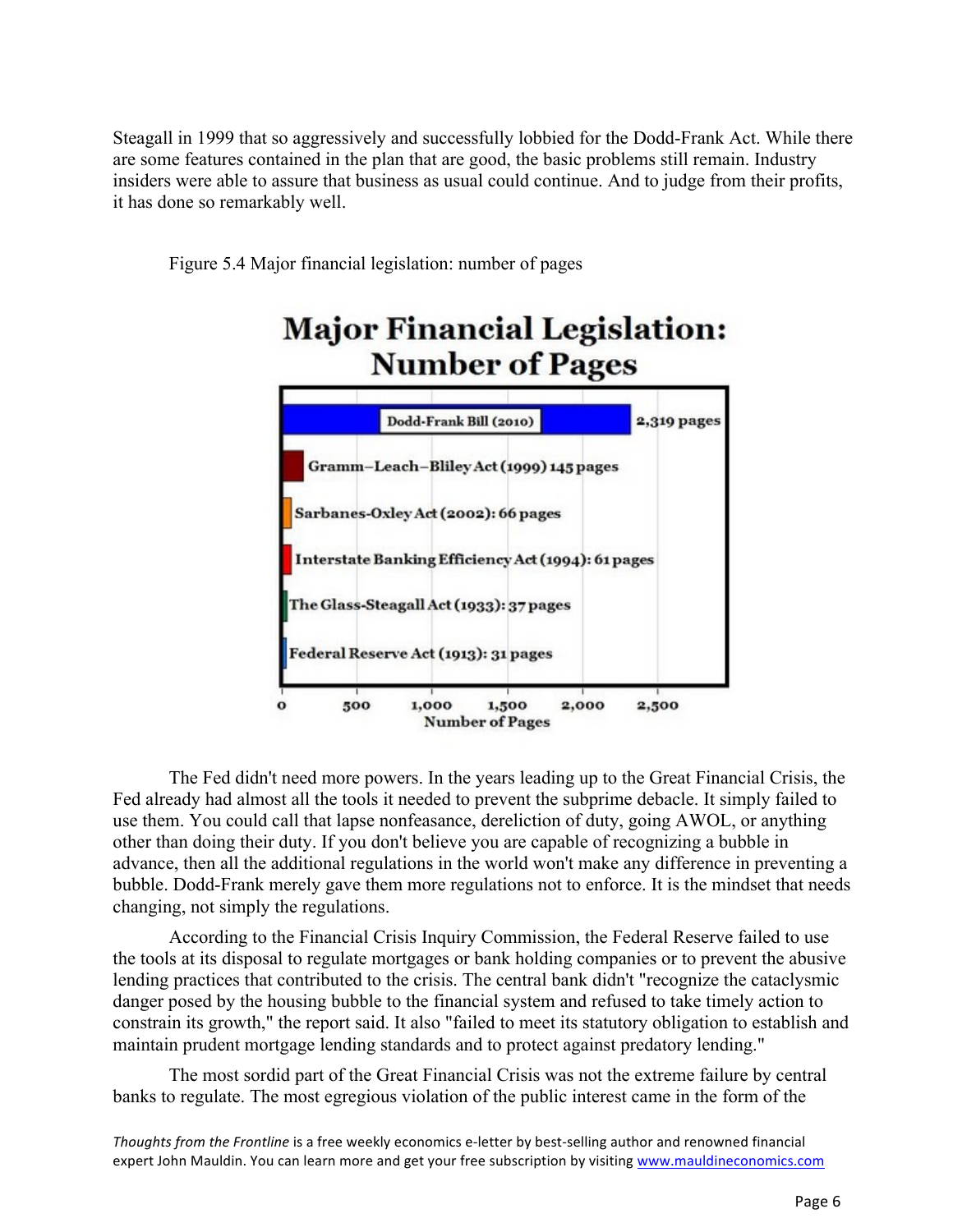massive subsidies and aid the central banks gave to the banking system when the crisis was underway. The great journalist and essayist Walter Bagehot argued in the mid-19<sup>th</sup> century that during a financial crisis central banks should lend freely but at interest rates high enough to deter borrowers not genuinely in need, and only against good collateral. During the crisis, the Fed and other central banks lent trillions of dollars at zero cost against the shoddiest of collateral. And the Fed went out of its way to provide gifts to Wall Street banks via the back door. For example, when AIG went bust, Timothy Geithner decided that the US taxpayer should pay out credit default swaps to AIG's counterparties at full price. Goldman Sachs was given a parting gift to \$10 billion. Geithner did not even negotiate a haircut. The money went to dozens of banks, many which were not even American. It is no wonder Geithner became well-known as "Wall Street's lapdog."

Our good friend Dylan Grice wrote a fascinating piece on what happens when you have too many rules and too little common sense. In a Dutch town called Drachten, local government decided to take out all traffic lights and signs. They hoped people would pay more attention to the road rather than fixate on rules and regulations. They were right. In Drachten there used to be a road death every three years, but there have been none since traffic light removal started in 1999. There have been a few small collisions, but these are almost to be encouraged. A traffic planner explained, "We want small accidents in order to prevent serious ones in which people get hurt." Let's see what Dylan has to say about the lessons for capital markets:

You might be thinking that traffic lights don't have anything to do with the markets we all work in. But I think they do. Instead of traffic lights and road signs think rating agencies; think Basel risk weights for Core 1 and Core 2 bank capital; think Solvency 2; or think of the ultimate market regulators of our currencies – the central banks – and the Greenspan/Bernanke "put" which was once imagined to exist. Haven't these regulators provided the same illusion of safety to financial market participants as traffic safety tools do for drivers? And hasn't this illusion of safety been even more lethal?

Wouldn't it be nice if central bankers thought more like Drachten town planners? But central bankers and parliaments prefer extensive rules to a common-sense approach.

Unlike the planners of Drachten, the Federal Reserve and central banks around the world issue extensive sets of regulation, fail to enforce them, encourage everyone to speed, and then when crashes happen they protect as many banks as possible from the consequences of their own actions.

The Federal Reserve is in desperate need of reform. This doesn't mean that politicians should be deciding interest rates or that banking supervision should be taken away from central banks. But central bankers should be answerable to the public for how they do their jobs. Accountability has been completely missing throughout the entire crisis. Almost all central banks failed to do even the basics of their job. The regulations they created, especially in Europe, made it possible for banks to take massive risk and make huge profits that ultimately had to be bailed out by taxpayers.

They believe the banks and other institutions they were regulating when they showed the models which they created which demonstrated conclusively there was no risk. Everyone, bankers and regulators, believed we were in a new era, for the old rules of common sense didn't apply. Central bankers didn't need more rules or regulations. They failed miserably at even carrying out the simple job they had. The regulatory functions of central banks should be treated like those of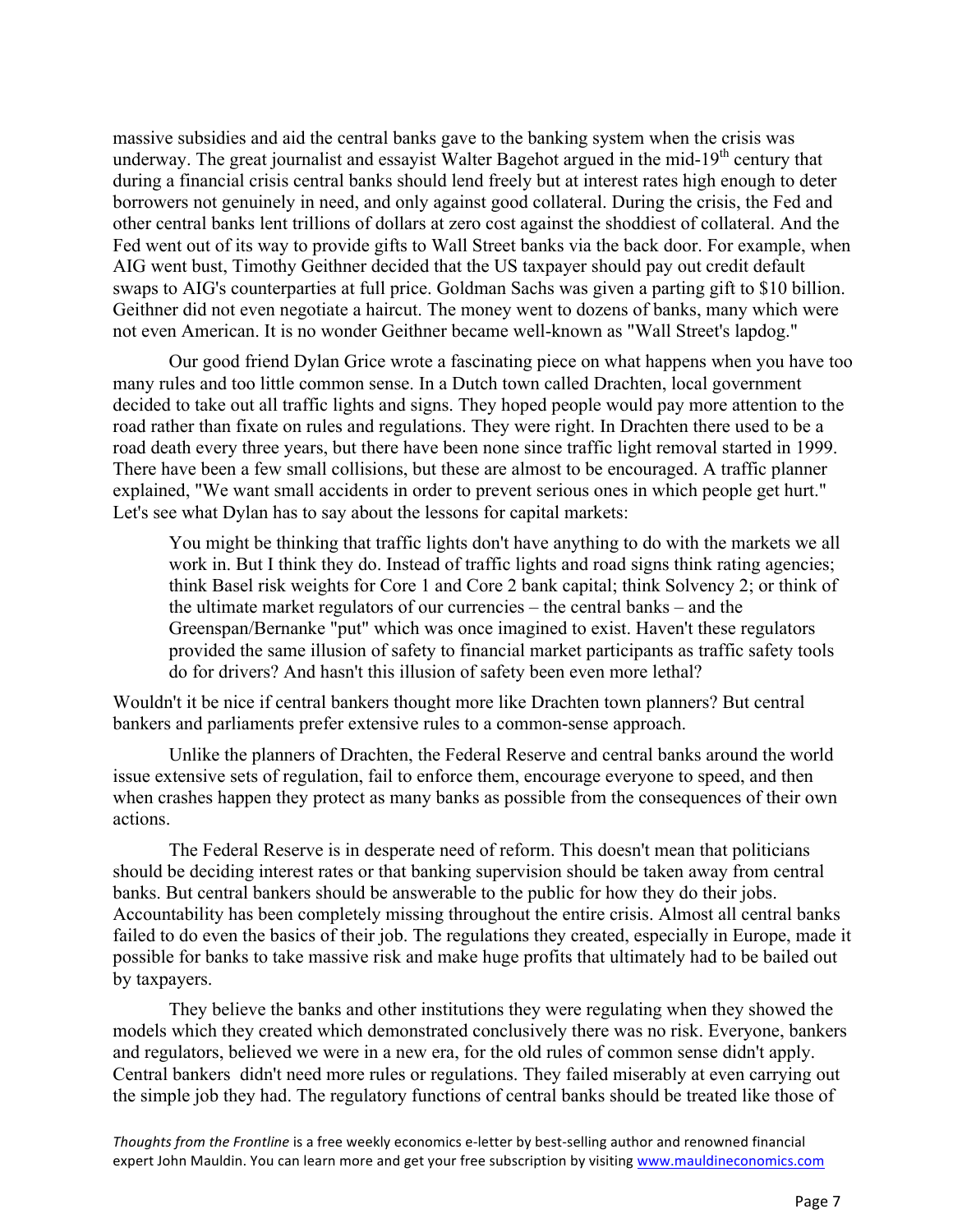any other regulatory agency. It is critical that we hold central bankers accountable for their management of the banking system.

### **No Apologies, Only Promotions**

One of the most disastrous battles of World War I was the British Gallipoli campaign in Turkey in 1915. It was utterly devastating, leaving more than 50,000 British wounded and almost 100,000 dead. Winston Churchill, first lord of the Admiralty, was one of the architects of the campaign. In the wake of the outcome, he resigned his post to become a soldier in the war. Churchill was a humble man who felt he was at fault. He was honorable. But if Churchill had been a central banker, he would never have had to accept responsibility or resign. He would have kept his job and been given even more far-reaching powers and a big pay raise to boot.

For the past few years, central bankers have been living large. The same people who brought us the Great Financial Crisis are now bringing us a world of Code Red policies and financial repression. The arsonists are running the fire brigade.

Where is the central banker who has apologized for contributing to the crisis or for being asleep at the wheel? Given how disastrous their performance has been, it is extraordinary that the same cast of characters is still running the show. Central bankers are lucky that they still have jobs. As far as we are aware, no central banker was fired for incompetence or mismanagement. Many have retired and are now enjoying generous pensions and highly paid consulting careers advising investment funds as to what their former colleagues might do next.

Central bankers have had plenty of time to discuss the financial crisis since 2008, but they have provided only scholarly disquisitions as to what went wrong in the banking crisis, without accepting any responsibility at all. At no time have any central bankers admitted that they might have ignored the warning signs of excessive debt, kept interest rates too low for too long, ignored bubbles in housing markets, failed to regulate banks correctly, or proved themselves even mildly incompetent.

Not only were central bankers not fired, many were promoted instead and given pay raises. Timothy Geithner, who headed the Federal Reserve Bank of New York, not only failed to regulate a host of banks that needed massive government bailouts but was an active apologist for Wall Street banks. For his efforts he was promoted to Secretary of the Treasury under President Obama. In Europe, Spanish central bankers stand out as perhaps the most incompetent ever, having overseen dozens of banks that created the biggest housing bubble in European history and having failed to recognize problems not only before but after they happened. Bankers like Jose Viñals, Jose Caruana, and others were given plum jobs at the IMF and the ECB after being asleep at the wheel in Spain.

Granting extra powers to central banks without a change in the philosophy behind their management is like encouraging an irresponsible teenager. Imagine your teenage son borrowed the family car and crashed it, and instead of punishing him you bought him a new Ferrari to test drive. Conventional monetary policies are like a sturdy old family station wagon, but Code Red policies are like a modified Ferrari 288 GTO capable of hitting 275 miles per hour. Given how spectacularly central banks failed during the Great Financial Crisis, it blows the mind that they've been handed the keys to a faster set of wheels.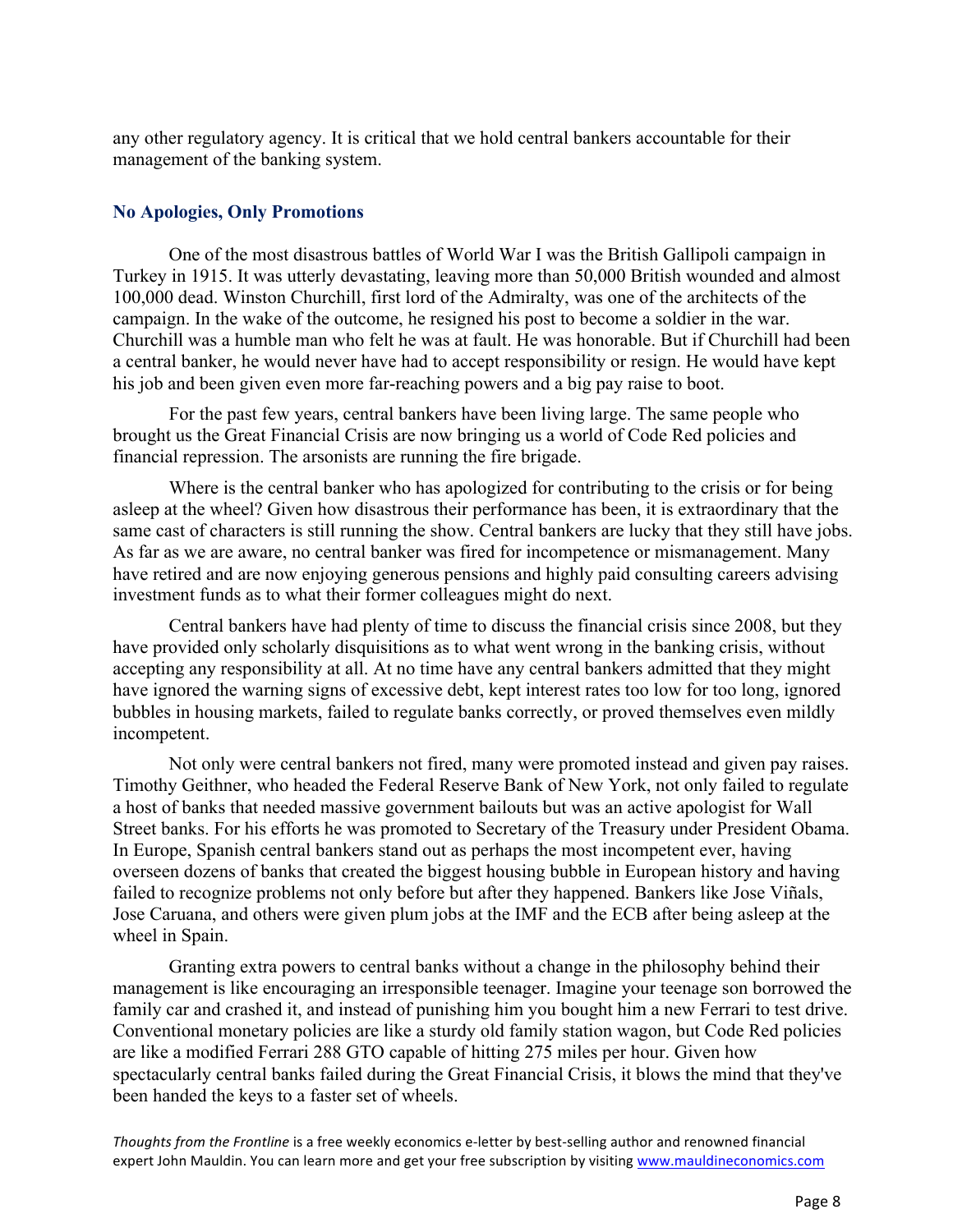One last thought. You might get from reading this that we are against rules and regulations. Far from it. We just like very simple, workable rules. Reinstate Glass-Steagall. Limit the ability of banks to create leverage, and require even more capital as they get larger. Banks that are systemically too big to fail are too big, period. Take away the incentive to grow beyond what is prudent for the deposit insurance scheme of a nation to maintain. Allowing bankers to take the profits and then hand taxpayers the losses in a crisis is not good policy, even if it is bolstered by 1,000 pages of regulations written by lawyers and bank lobbyists who then proceed to "massage" them in order to do what they want to anyway.

But, alas, such hopes may remain dreams deferred until there is yet another crisis and taxpayers are asked to absorb even greater losses (but we can always hope!). So, in the meantime, as prudent investors and managers, we must be aware of the realities we face. The saying in Africa is that it is not the lion you can see that is the danger, instead it is the one hidden in the grass that leaps out at you as you try to escape the one you see. Later we will talk about a few strategies that can help you handle the risks that crouch hidden in the grass.

#### **Navigating the Unknown: What Investors Need to Know for 2014**

I'd like to remind all US accredited investors or FINRA-licensed advisors to register and join me for an exclusive upcoming Mauldin Circle webinar on Tuesday, December 3, at 1:00 p.m. EST/10:00 a.m. PST. This highly anticipated event, **"Navigating the Unknown: What Investors Need to Know for 2014**," aims to provide investors with key perspectives for making portfolio decisions in 2014. I've invited my *Code Red* co-author, Jonathan Tepper; renowned economist Lacy Hunt; and alternatives expert Jon Sundt, CEO & President of Altegris, to join me. This panel represents a terrific mix of economic and investment viewpoints with a focus on investor solutions. My goal is for listeners to walk away with greater clarity about the Code Red world and an actionable perspective on global markets and the potential for diversifying into alternatives in 2014. Understanding and managing uncertainty shouldn't be any more complicated than necessary!

If you are already a Mauldin Circle member, a webinar invitation has already been sent directly to you by email. If you are unable to listen in to the live discussion, be sure to register so that you can receive the replay information. A replay will be available to all qualified registrants. If you are not a member of the Mauldin Circle and are an accredited investor or a FINRA-licensed advisor, [please join today.](http://www.mauldincircle.com) The Mauldin Circle program provides exclusive access to alternative investment managers and other thought leaders. In addition, members receive exclusive access to special events and conferences. Upon qualification by my partners at Altegris, you will receive an email invitation. I apologize for limiting this discussion to accredited investors and investment advisors, but we must follow the rules and regulations. I look forward to having you at this exclusive Mauldin Circle event. (In this regard, I am president and a registered representative of Millennium Wave Securities, LLC, member FINRA.)

#### **New York, Geneva, Saudi Arabia, Dubai, and Northwest Canada**

I will be in New York this week for meetings and a keynote speech at the [CIO Investment](http://www.ai-cio.com/event/CIOSNY2013/)  [Summit,](http://www.ai-cio.com/event/CIOSNY2013/) where I will also be on a panel with Jim Grant, whom I will actually get to meet for the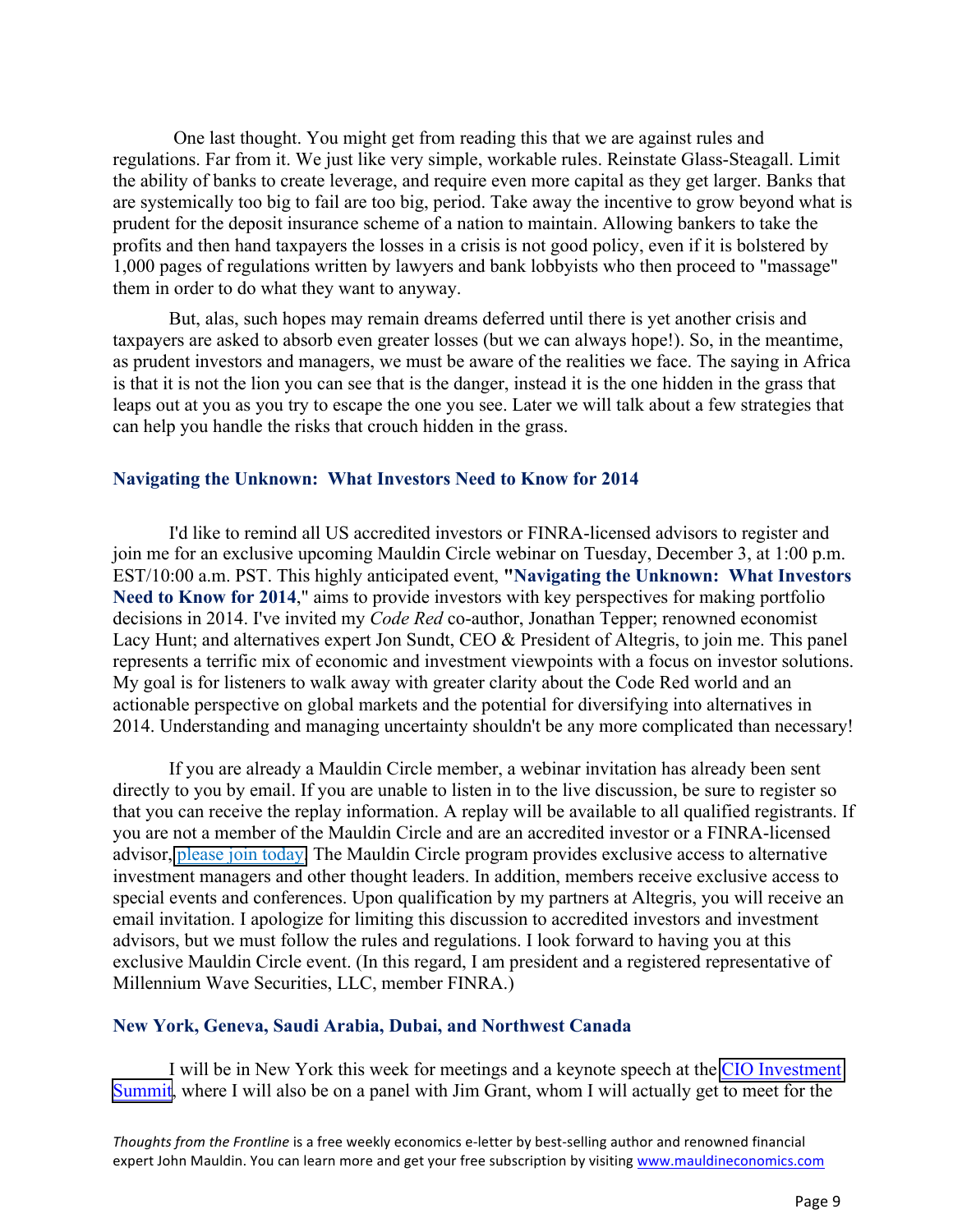first time. I've been a Jim Grant fan for decades, and it will be a delight to sit next to him and hear him speak live. My friend Mark Yusko has put together a powerhouse one-day conference that also includes Kyle Bass and John Paulson.

The following week features a quick trip to Seattle for my partners at Altegris Investments. Then I'll zip back to Dallas to change suitcases and head to Geneva for a few days before returning home for Christmas. Then in early January I leave for the Middle East to speak at [MASIC's](http://www.masic.com.sa/) CSR Policy Forum and to meet investors and leaders in the area. I also plan to visit Dubai for a few days – I've been told it is a place I must see to believe. If you are in either town, drop me a note.

It is time to hit the send button. I am almost moved into my new abode, although the office will be finished next week while I am in NYC, so I am writing this missive from my old onebedroom office apartment. Waking up this morning in the new place to look out over downtown Dallas on a beautiful morning was a true pleasure. I feel *home* for the first time in a long time and am surprised at how good it feels. Maybe it's just the newness, but I hope not. This very first day saw some 50-odd family and friends gather to christen the place, spilling food and drink; and there was the madness of a dozen young kids cavorting and another dozen people working happily on the massive spread. Hard to believe that the day before some 15 construction artisans ("workers" seems so pedestrian a title for the level of work they do) were busy hammering, sawing, painting, and applying stone and wood and wire to get the place almost ready to move into – which we proceeded to do. And then we cooked and prepared for the big day.

Have a great week. I am looking forward to December in NYC, always a magical experience.

Your looking forward to leftover turkey sandwiches analyst,

- p-7 Maddi

John Mauldin

# **Share Your Thoughts on This Article**

**Post a Comment** 

Send to a Friend | Print Article | View as PDF | Permissions/Reprints | Previous Article

*Thoughts From the Frontline* is a free weekly economic e-letter by best-selling author and renowned financial expert, John Mauldin. You can learn more and get your free subscription by visiting http://www.mauldineconomics.com.

Please write to subscribers@mauldineconomics.com to inform us of any reproductions, including when and where copy will be reproduced. You must keep the letter intact, from introduction to disclaimers. If you would like to quote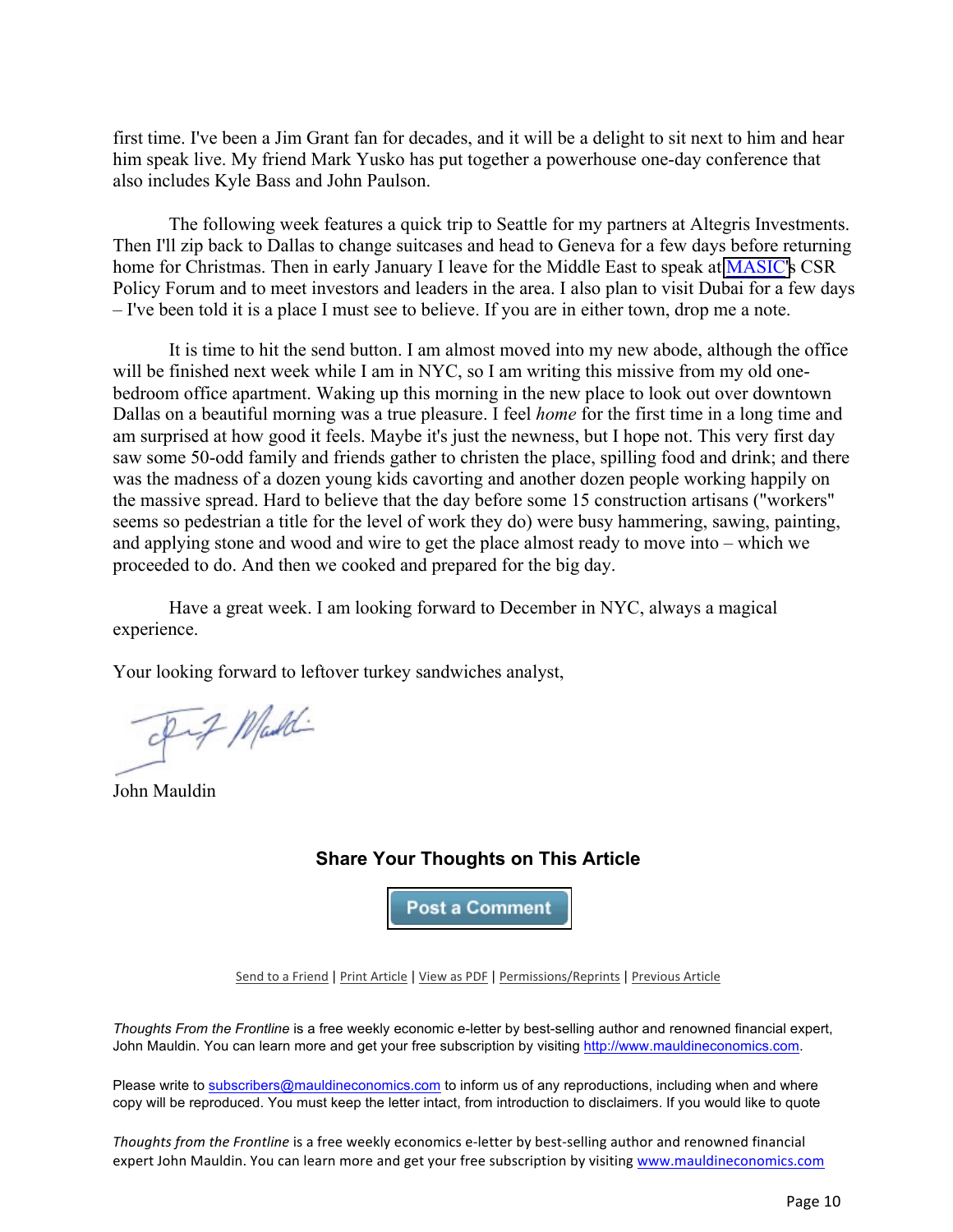brief portions only, please reference http://www.mauldineconomics.com.

To subscribe to John Mauldin's e-letter, please click here: http://www.mauldineconomics.com/subscribe/

To change your email address, please click here: http://www.mauldineconomics.com/change-address

If you would ALSO like changes applied to the Mauldin Circle e-letter, please include your old and new email address along with a note requesting the change for both e-letters and send your request to compliance@2000wave.com.

To unsubscribe, please refer to the bottom of the email.

*Thoughts From the Frontline* and JohnMauldin.com is not an offering for any investment. It represents only the opinions of John Mauldin and those that he interviews. Any views expressed are provided for information purposes only and should not be construed in any way as an offer, an endorsement, or inducement to invest and is not in any way a testimony of, or associated with, Mauldin's other firms. John Mauldin is the Chairman of Mauldin Economics, LLC. He also is the President of Millennium Wave Advisors, LLC (MWA) which is an investment advisory firm registered with multiple states, President and registered representative of Millennium Wave Securities, LLC, (MWS) member FINRA, SIPC. MWS is also a Commodity Pool Operator (CPO) and a Commodity Trading Advisor (CTA) registered with the CFTC, as well as an Introducing Broker (IB) and NFA Member. Millennium Wave Investments is a dba of MWA LLC and MWS LLC. This message may contain information that is confidential or privileged and is intended only for the individual or entity named above and does not constitute an offer for or advice about any alternative investment product. Such advice can only be made when accompanied by a prospectus or similar offering document. Past performance is not indicative of future performance. Please make sure to review important disclosures at the end of each article. Mauldin companies may have a marketing relationship with products and services mentioned in this letter for a fee.

Note: Joining the Mauldin Circle is not an offering for any investment. It represents only the opinions of John Mauldin and Millennium Wave Investments. It is intended solely for investors who have registered with Millennium Wave Investments and its partners at www.MauldinCircle.com or directly related websites. The Mauldin Circle may send out material that is provided on a confidential basis, and subscribers to the Mauldin Circle are not to send this letter to anyone other than their professional investment counselors. Investors should discuss any investment with their personal investment counsel. John Mauldin is the President of Millennium Wave Advisors, LLC (MWA), which is an investment advisory firm registered with multiple states. John Mauldin is a registered representative of Millennium Wave Securities, LLC, (MWS), an FINRA registered broker-dealer. MWS is also a Commodity Pool Operator (CPO) and a Commodity Trading Advisor (CTA) registered with the CFTC, as well as an Introducing Broker (IB). Millennium Wave Investments is a dba of MWA LLC and MWS LLC. Millennium Wave Investments cooperates in the consulting on and marketing of private and non-private investment offerings with other independent firms such as Altegris Investments; Capital Management Group; Absolute Return Partners, LLP; Fynn Capital; Nicola Wealth Management; and Plexus Asset Management. Investment offerings recommended by Mauldin may pay a portion of their fees to these independent firms, who will share 1/3 of those fees with MWS and thus with Mauldin. Any views expressed herein are provided for information purposes only and should not be construed in any way as an offer, an endorsement, or inducement to invest with any CTA, fund, or program mentioned here or elsewhere. Before seeking any advisor's services or making an investment in a fund, investors must read and examine thoroughly the respective disclosure document or offering memorandum. Since these firms and Mauldin receive fees from the funds they recommend/market, they only recommend/market products with which they have been able to negotiate fee arrangements.

PAST RESULTS ARE NOT INDICATIVE OF FUTURE RESULTS. THERE IS RISK OF LOSS AS WELL AS THE OPPORTUNITY FOR GAIN WHEN INVESTING IN MANAGED FUNDS. WHEN CONSIDERING ALTERNATIVE INVESTMENTS, INCLUDING HEDGE FUNDS, YOU SHOULD CONSIDER VARIOUS RISKS INCLUDING THE FACT THAT SOME PRODUCTS: OFTEN ENGAGE IN LEVERAGING AND OTHER SPECULATIVE INVESTMENT PRACTICES THAT MAY INCREASE THE RISK OF INVESTMENT LOSS, CAN BE ILLIQUID, ARE NOT REQUIRED TO PROVIDE PERIODIC PRICING OR VALUATION INFORMATION TO INVESTORS, MAY INVOLVE COMPLEX TAX STRUCTURES AND DELAYS IN DISTRIBUTING IMPORTANT TAX INFORMATION, ARE NOT SUBJECT TO THE SAME REGULATORY REQUIREMENTS AS MUTUAL FUNDS, OFTEN CHARGE HIGH FEES, AND IN MANY